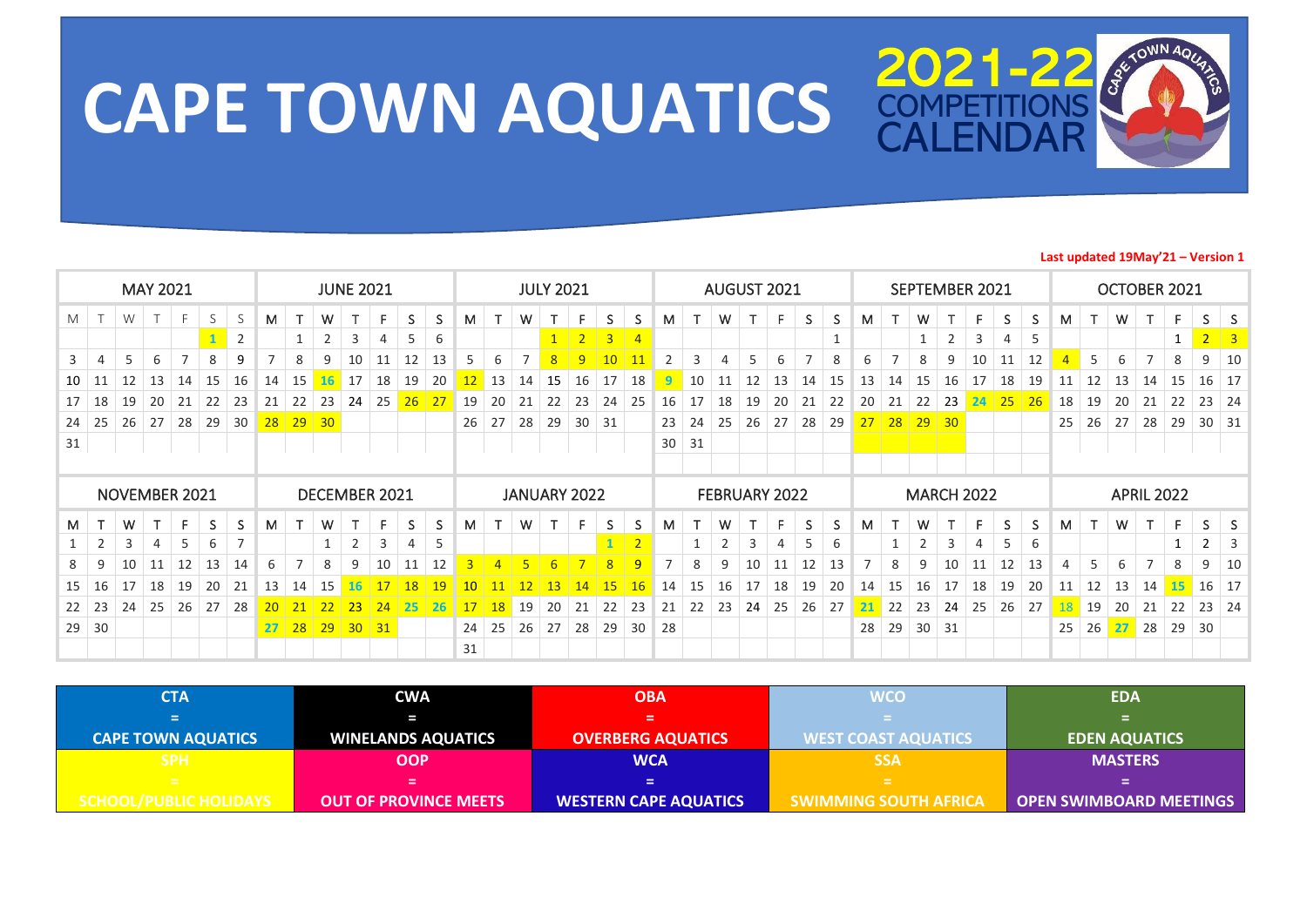|             |                       | 1st QUATER                             |                         |                                       |                                           |
|-------------|-----------------------|----------------------------------------|-------------------------|---------------------------------------|-------------------------------------------|
|             |                       | <b>MAY 2021</b>                        |                         |                                       |                                           |
| <b>Date</b> | <b>District</b>       | Event                                  | Venue                   | <b>Clubs Entry</b><br><b>Deadline</b> | <b>Districts Entry</b><br><b>Deadline</b> |
| 01          | <b>PUBLIC HOLIDAY</b> | <b>WORKERSDAY</b>                      |                         |                                       |                                           |
| $01\,$      | <b>SSA</b>            | <b>OCEAN SPLASH DAY</b>                | STRANDFONTEIN PAVILLION | <b>TBC</b>                            | <b>TBC</b>                                |
| ${\bf 08}$  |                       |                                        |                         |                                       |                                           |
| 15          |                       |                                        |                         |                                       |                                           |
| 22          |                       |                                        |                         |                                       |                                           |
| $28 - 30$   | <b>SSA</b>            | SSA Grand Prix #4                      | <b>KINGS PARK</b>       |                                       | 9am 07 May'21                             |
|             |                       | <b>JUNE 2021</b>                       |                         |                                       |                                           |
| <b>Date</b> | <b>District</b>       | Event                                  | Venue                   | <b>Clubs Entry</b><br><b>Deadline</b> | <b>Districts Entry</b><br><b>Deadline</b> |
| 03          | <b>CWA</b>            | CWA INTER CLUB TEAM GALA SC            | <b>TBC</b>              |                                       |                                           |
| $05 - 06$   | <b>CTA</b>            | <b>CTA QUALIFYING MEET 1 SC</b>        | <b>GSA TBC</b>          | 9am 26 May'21                         | <b>9am 26 May'21</b>                      |
| 05          | <b>EDA</b>            | EDA GALA 1 SC                          | <b>KNYSNA</b>           | <b>TBC</b>                            | TBC                                       |
| 12          | <b>CWA</b>            | CWA QUALIFYING GALA 1 SC               | TBC                     | <b>TBC</b>                            | <b>TBC</b>                                |
| <b>16</b>   | <b>PUBLIC HOLIDAY</b> | <b>YOUTH DAY</b>                       |                         |                                       |                                           |
| 19          | <b>CTA</b>            | <b>CTA SATELITE MEET 1 SC</b>          | (FMAC, GSAC, RTAC) TBC  | 9am 09 Jun'21                         | 9am 09 Jun'21                             |
| 25          | <b>WCD</b>            | WCD CLSC WINTER MIST GALA              | LANGEBAAN               | <b>TBC</b>                            | <b>TBC</b>                                |
| 26          |                       |                                        |                         |                                       |                                           |
|             |                       | <b>JULY 2021</b>                       |                         |                                       |                                           |
| <b>Date</b> | <b>District</b>       | Event                                  | Venue                   | <b>Clubs Entry</b><br><b>Deadline</b> | <b>Districts Entry</b><br><b>Deadline</b> |
| 03          |                       |                                        |                         |                                       |                                           |
| <b>10</b>   | <b>CTA</b>            | <b>CTA SATELITE MEET 2 SC</b>          | (FMAC, GSAC, RTAC) TBC  | 9am 30 Jun'21                         | 9am 30 Jun'21                             |
| 17 or 18    | <b>MASTERS</b>        | <b>MASTERS GALA 1</b>                  | <b>FMAC</b>             | <b>TBC</b>                            | TBC                                       |
| $23 - 25$   | <b>WCA</b>            | <b>WCA SC CHAMPIONSHIP GALA</b>        | <b>TBC</b>              | 9am 28 Jun'21                         | 9am 02 Jul'21                             |
| 25          | <b>FINA</b>           | XXXII OLYMPIC GAMES - SWIMMING - START | <b>TOKYO, JAPAN</b>     |                                       |                                           |
| TBA         | <b>EDA</b>            | EDA ROYAL SWIMMING ACADEMY CLUB GALA   | <b>TBC</b>              | TBC                                   | TBC                                       |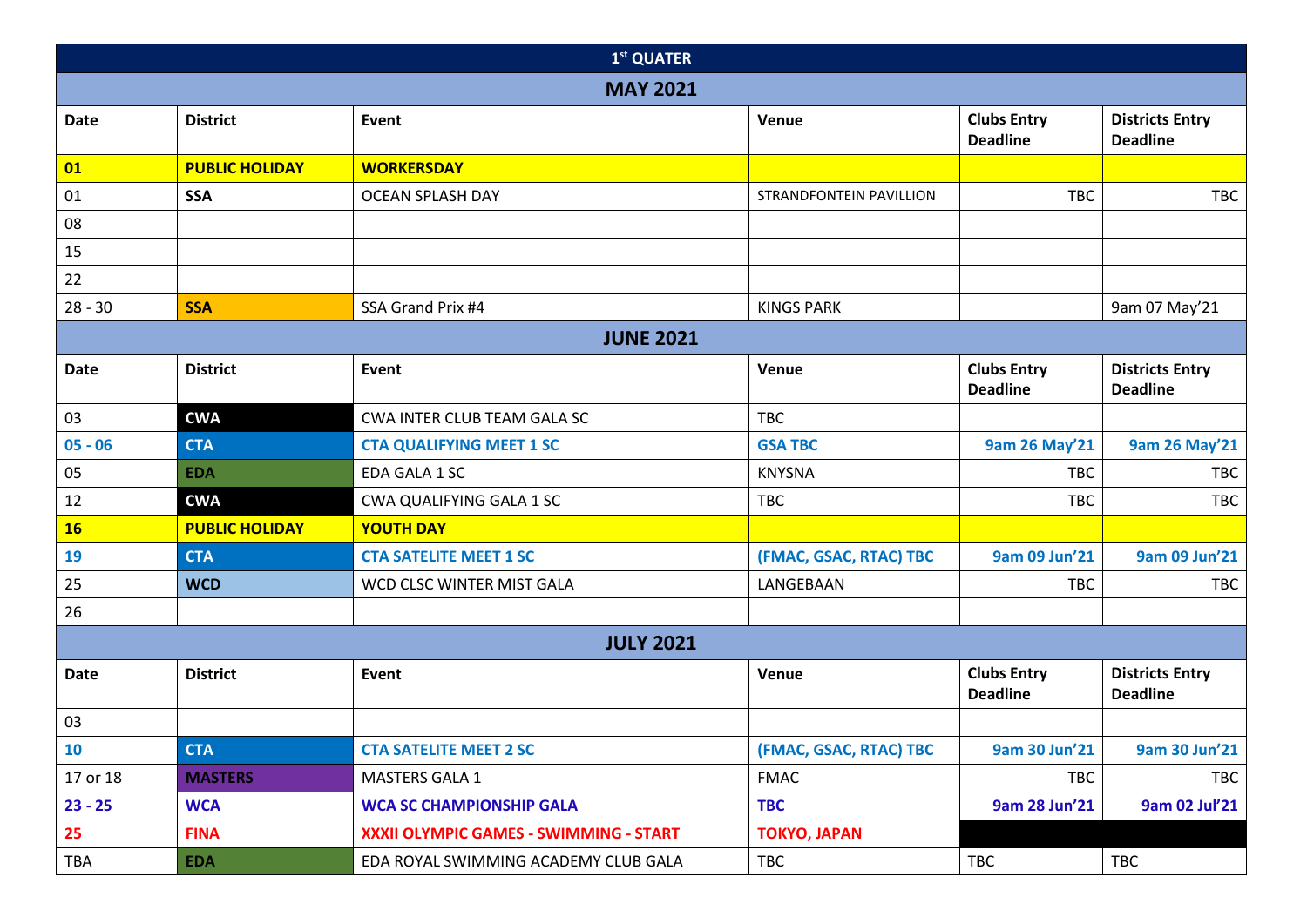|             |                       | 2 <sup>nd</sup> QUATER                           |                     |                                       |                                           |
|-------------|-----------------------|--------------------------------------------------|---------------------|---------------------------------------|-------------------------------------------|
|             |                       | <b>AUGUST 2021</b>                               |                     |                                       |                                           |
| <b>Date</b> | <b>District</b>       | Event                                            | Venue               | <b>Clubs Entry</b><br><b>Deadline</b> | <b>Districts Entry</b><br><b>Deadline</b> |
| $31 - 01$   | <b>CTA</b>            | <b>CTA QUALIFYING MEET 2 SC</b>                  | <b>GSAC TBC</b>     | 9am 21 Jul'21                         | 9am 21 Jul'21                             |
| 02          | <b>FINA</b>           | XXXII OLYMPIC GAMES - SWIMMING - FINISH          | <b>TOKYO, JAPAN</b> |                                       |                                           |
| $06 - 09$   | <b>SSA</b>            | SSA JUNIOR NATIONAL SHORT COURSE CHAMPIONSHIPS   | <b>TBC</b>          | <b>TBC</b>                            | <b>TBC</b>                                |
| 09          | <b>PUBLIC HOLIDAY</b> | <b>NATIONAL WOMAN'S DAY</b>                      |                     |                                       |                                           |
| $11 - 14$   | <b>SSA</b>            | SSA NATIONAL SHORT COURSE SWIMMING CHAMPIONSHIPS | <b>TBC</b>          | <b>TBC</b>                            | <b>TBC</b>                                |
| 14          | <b>CTA</b>            | CTA SATELITE MEET 3 SC (FMAC, GSAC, RTAC) TBC    | <b>TBC</b>          | <b>9am 04 Aug'21</b>                  | <b>9am 04 Aug'21</b>                      |
| 14          | <b>CWA</b>            | <b>CWA SUMMER LEAGUE 1 LC</b>                    | <b>TBC</b>          | <b>TBC</b>                            | <b>TBC</b>                                |
| 21          | <b>EDA</b>            | EDA SC Gala 3                                    | <b>KNYSNA</b>       | <b>TBC</b>                            | <b>TBC</b>                                |
| 22          | <b>MASTERS</b>        | <b>MASTERS GALA 2</b>                            | <b>GSAC</b>         | <b>TBC</b>                            | <b>TBC</b>                                |
| 28          |                       |                                                  |                     |                                       |                                           |
|             |                       | <b>SEPTEMBER 2021</b>                            |                     |                                       |                                           |
| <b>Date</b> | <b>District</b>       | Event                                            | Venue               | <b>Clubs Entry</b><br><b>Deadline</b> | <b>Districts Entry</b><br><b>Deadline</b> |
| 03          | <b>WCD</b>            | WCD WEST COAST SPRING GALA                       | LANGEBAAN           | <b>TBC</b>                            | <b>TBC</b>                                |
| 04          |                       |                                                  |                     |                                       |                                           |
| $10 - 11$   | <b>EDA</b>            | EDA SC CHAMPIONSHIP GALA                         | <b>KNYSNA</b>       | <b>TBC</b>                            | <b>TBC</b>                                |
| 18          | <b>CTA</b>            | CTA SATELITE MEET 4 SC (FMAC, GSAC, RTAC) TBC    | <b>TBC</b>          | <b>9am 08 Sep'21</b>                  | <b>9am 08 Sep'21</b>                      |
| 18          | <b>CWA</b>            | <b>CWA SUMMER LEAGUE 2 LC</b>                    | <b>TBC</b>          | <b>TBC</b>                            | <b>TBC</b>                                |
| 19          | <b>MASTERS</b>        | <b>MASTERS GALA 3</b>                            | <b>REDDAM TOKAI</b> | <b>TBC</b>                            | <b>TBC</b>                                |
| 24          | <b>PUBLIC HOLIDAY</b> | <b>HERITAGE DAY</b>                              |                     |                                       |                                           |
| $23 - 26$   | <b>CTA</b>            | <b>CTA MEMORIAL MEET SC</b>                      | <b>GSAC TBC</b>     | 9am 13 Sep'21                         | 9am 13 Sep'21                             |
| <b>TBC</b>  | <b>SSA</b>            | <b>SSA SHORT COURSE GRAND PRIX 1</b>             | <b>TBC</b>          | <b>TBC</b>                            | <b>TBC</b>                                |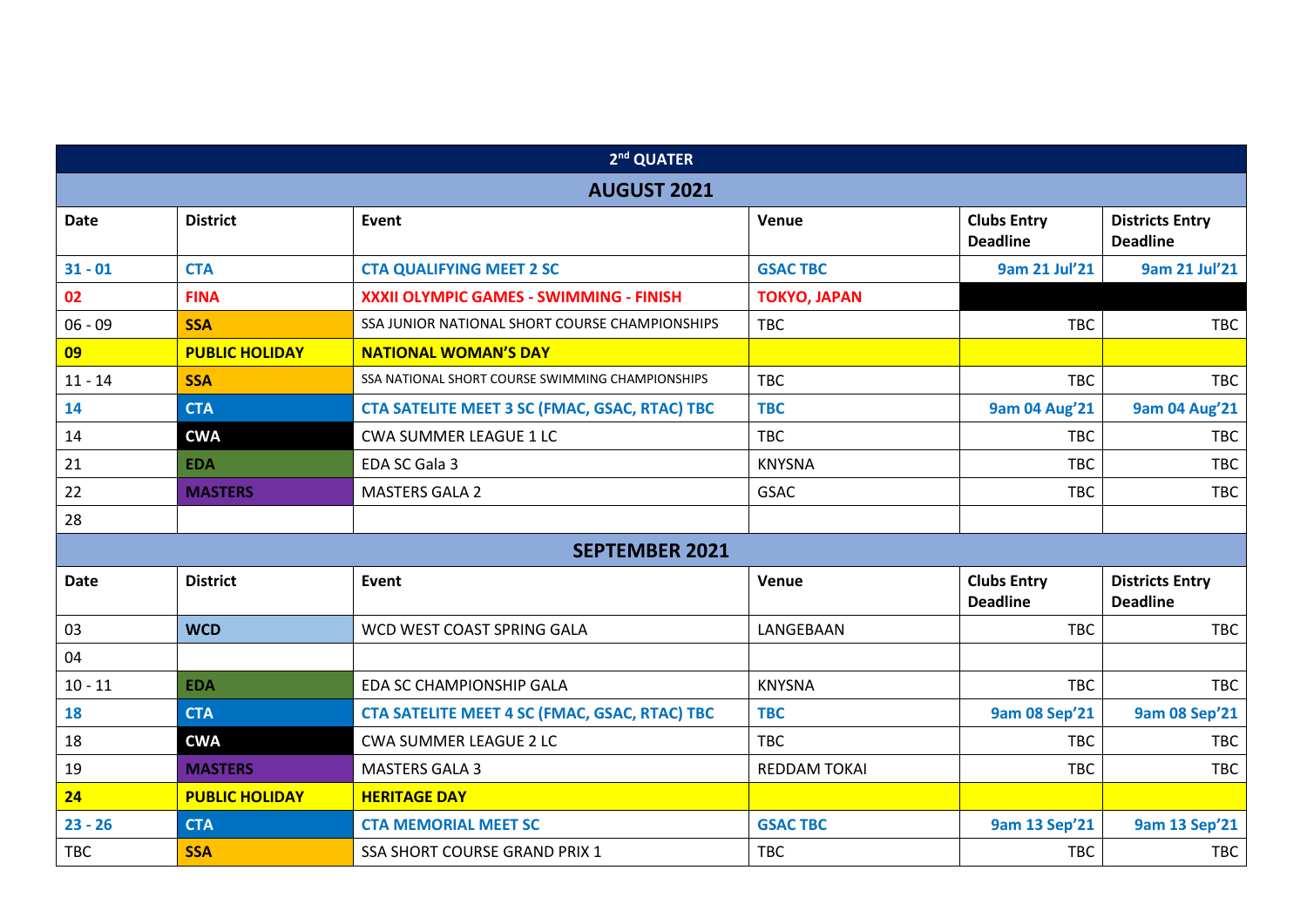|             | <b>OCTOBER 2021</b> |                                                      |                     |                                       |                                           |  |  |  |  |  |  |  |
|-------------|---------------------|------------------------------------------------------|---------------------|---------------------------------------|-------------------------------------------|--|--|--|--|--|--|--|
| <b>Date</b> | <b>District</b>     | Event                                                | Venue               | <b>Clubs Entry</b><br><b>Deadline</b> | <b>Districts Entry</b><br><b>Deadline</b> |  |  |  |  |  |  |  |
| $02 - 03$   | <b>CTA</b>          | <b>CTA QUALIFYING MEET 3 LC</b>                      | <b>UWC TBC</b>      | <b>9am 22 Sep'21</b>                  | <b>9am 22 Sep'21</b>                      |  |  |  |  |  |  |  |
| 02          | <b>EDA</b>          | EDA SENIOR LEAGUE 1 LC GALA                          | <b>OUDTSHOORN</b>   | <b>TBC</b>                            | <b>TBC</b>                                |  |  |  |  |  |  |  |
| $08 - 10$   | <b>EDA</b>          | EDA FISH EAGLE AQUATICS FREDA BARNARD GALA           | <b>OUDTSHOORN</b>   | <b>TBC</b>                            | <b>TBC</b>                                |  |  |  |  |  |  |  |
| 24          | <b>MASTERS</b>      | <b>MASTERS GALA 4</b>                                | <b>STELLENBOSCH</b> | <b>TBC</b>                            | TBC                                       |  |  |  |  |  |  |  |
| 16          | <b>CWA</b>          | <b>CWA SUMMER LEAGUE 3 LC</b>                        | <b>TBC</b>          | <b>TBC</b>                            | TBC                                       |  |  |  |  |  |  |  |
| 22          | <b>WCD</b>          | WCD CLSC CLUB GALA                                   | LANGEBAAN           | <b>TBC</b>                            | TBC                                       |  |  |  |  |  |  |  |
| 23          | <b>CTA</b>          | <b>CTA SATELITE MEET 5 SC (FMAC, GSAC, RTAC) TBC</b> | <b>TBC</b>          | 9am 13 Oct'21                         | 9am 13 Oct'21                             |  |  |  |  |  |  |  |
| 29          | <b>EDA</b>          | EDA JUNIOR LEAGUE 1 GALA                             | <b>KNYSNA</b>       | <b>TBC</b>                            | <b>TBC</b>                                |  |  |  |  |  |  |  |
| 30          | <b>EDA</b>          | EDA SENIOR LEAGUE 2 GALA                             | <b>OUDTSHOORN</b>   | <b>TBC</b>                            | <b>TBC</b>                                |  |  |  |  |  |  |  |
| TBC         | <b>SSA</b>          | SSA SHORT COURSE GRAND PRIX 2                        | NMBA-TBC            | <b>TBC</b>                            | <b>TBC</b>                                |  |  |  |  |  |  |  |

|           |                      | 3rd QUATER                                               |                   |                                       |                                           |  |  |  |  |  |  |  |
|-----------|----------------------|----------------------------------------------------------|-------------------|---------------------------------------|-------------------------------------------|--|--|--|--|--|--|--|
|           | <b>NOVEMBER 2021</b> |                                                          |                   |                                       |                                           |  |  |  |  |  |  |  |
| Date      | <b>District</b>      | Event                                                    | <b>Venue</b>      | <b>Clubs Entry</b><br><b>Deadline</b> | <b>Districts Entry</b><br><b>Deadline</b> |  |  |  |  |  |  |  |
| $06 - 07$ | <b>CTA</b>           | <b>CTA QUALIFYING MEET 4 LC (LONG DISTANCES + 200'S)</b> | <b>UWC TBC</b>    | 9am 27 Oct'21                         | 9am 27 Oct'21                             |  |  |  |  |  |  |  |
| 06        | <b>EDA</b>           | EDA JUNIOR LEAGUE 2 GALA                                 | <b>KNYSNA</b>     | <b>TBC</b>                            | <b>TBC</b>                                |  |  |  |  |  |  |  |
| 13        | <b>WCD</b>           | WCD SWARTLAND CLUB GALA                                  | <b>MALMESBURY</b> | TBC                                   | TBC                                       |  |  |  |  |  |  |  |
| 13        | <b>EDA</b>           | EDA SENIOR LEAGUE 3 GALA                                 | <b>OUDTSHOORN</b> | TBC                                   | <b>TBC</b>                                |  |  |  |  |  |  |  |
| 13        | <b>CWA</b>           | CWA SUMMER LEAGUE 4 LC                                   | <b>TBC</b>        | <b>TBC</b>                            | <b>TBC</b>                                |  |  |  |  |  |  |  |
| $19 - 20$ | <b>EDA</b>           | EDA SENIOR LEAGUE CHAMPIONSHIP GALA                      | <b>OUDTSHOORN</b> | <b>TBC</b>                            | <b>TBC</b>                                |  |  |  |  |  |  |  |
| 21        | <b>MASTERS</b>       | <b>MASTERS GALA 5</b>                                    | LONGSTREET        | TBC                                   | <b>TBC</b>                                |  |  |  |  |  |  |  |
| $27 - 28$ | <b>CTA</b>           | <b>CTA QUALIFYING MEET 5 LC (SHORT DISTANCES)</b>        | <b>UWC TBC</b>    | 9am 17 Nov'21                         | 9am 17 Nov'21                             |  |  |  |  |  |  |  |
|           |                      | <b>DECEMBER 2021</b>                                     |                   |                                       |                                           |  |  |  |  |  |  |  |
| Date      | <b>District</b>      | Event                                                    | <b>Venue</b>      | <b>Clubs Entry</b><br><b>Deadline</b> | <b>Districts Entry</b><br><b>Deadline</b> |  |  |  |  |  |  |  |
| $04 - 05$ | <b>CTA</b>           | LEVEL 1 QUALIFYING GALA (ONLY L1 SWIMMERS)               | <b>BELLVILLE</b>  | 9am 24 Nov'21                         | 9am 24 Nov'21                             |  |  |  |  |  |  |  |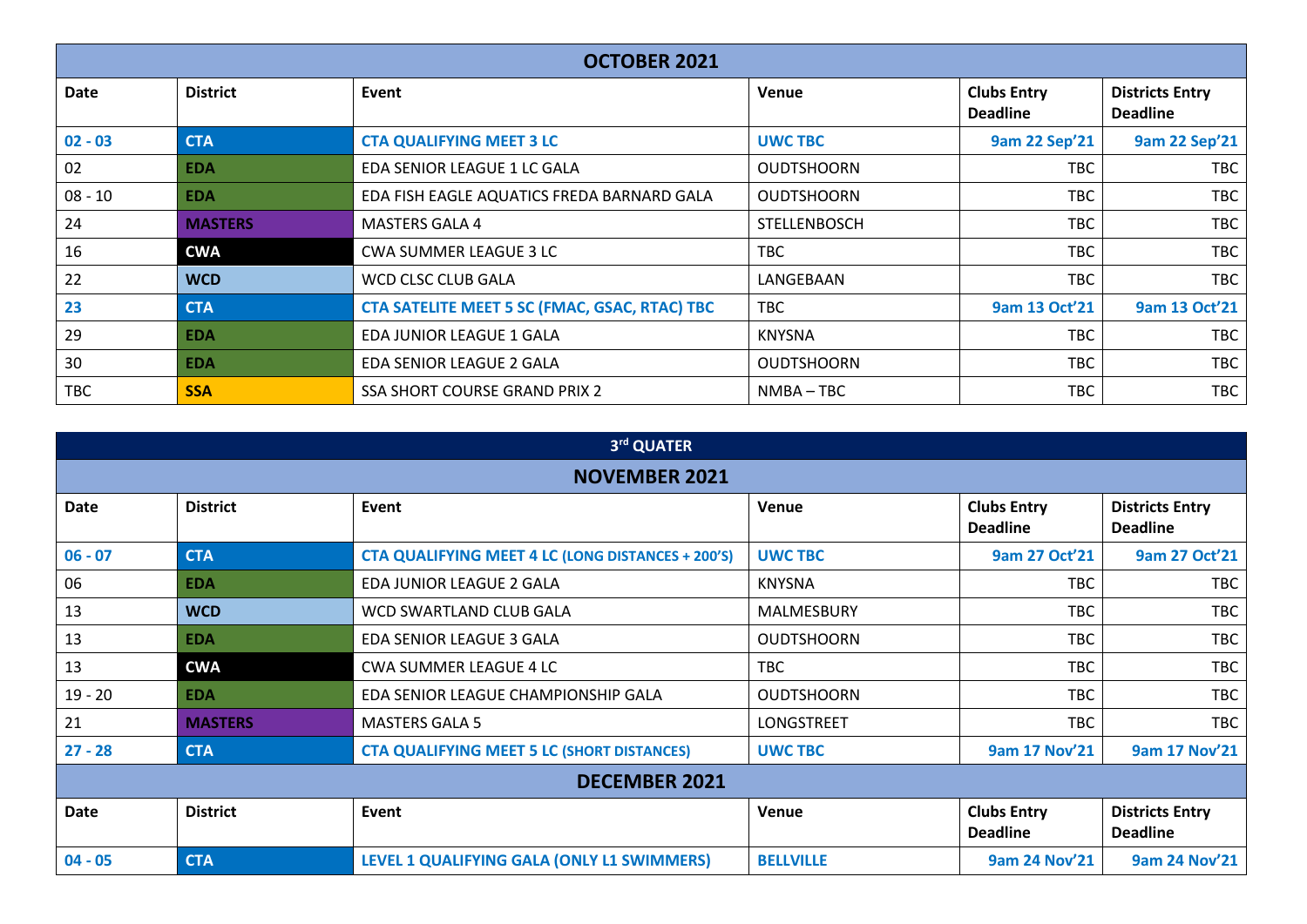| $14 - 18$   | <b>WCA</b>            | <b>WCA LC CHAMPS 2021</b>                                      | <b>TBC (Stell/UWC/Malm)</b> | 9am 16 Nov'21                         | 9am 23 Nov'21                             |
|-------------|-----------------------|----------------------------------------------------------------|-----------------------------|---------------------------------------|-------------------------------------------|
| <b>16</b>   | <b>PUBLIC HOLIDAY</b> | <b>DAY OF RECONCILIATION</b>                                   |                             |                                       |                                           |
| 18          |                       |                                                                |                             |                                       |                                           |
| 25          | <b>PUBLIC HOLIDAY</b> | <b>CHRISTMAS DAY</b>                                           |                             |                                       |                                           |
| 26          | <b>PUBLIC HOLIDAY</b> | <b>DAY OF GOODWILL</b>                                         |                             |                                       |                                           |
| 27          | <b>PUBLIC HOLIDAY</b> | <b>PUBLIC HOLIDAY</b>                                          |                             |                                       |                                           |
|             |                       | <b>JANUARY 2022</b>                                            |                             |                                       |                                           |
| <b>Date</b> | <b>District</b>       | Event                                                          | Venue                       | <b>Clubs Entry</b><br><b>Deadline</b> | <b>Districts Entry</b><br><b>Deadline</b> |
| 01          | <b>PUBLIC HOLIDAY</b> | <b>NEW YEAR'S DAY</b>                                          |                             |                                       |                                           |
| $06 - 09$   | <b>CTA</b>            | <b>CTA INVITATIONAL MEET</b>                                   | <b>BELLVILLE</b>            | <b>9am 20 Dec'21</b>                  | <b>9am 20 Dec'21</b>                      |
| $07 - 09$   | <b>SSA</b>            | <b>SSA GRAND PRIX</b>                                          | NELLSPRUIT                  | <b>TBC</b>                            | <b>TBC</b>                                |
| $07 - 09$   | <b>WCA</b>            | <b>WCA JACK CURRIE CHAMPS</b>                                  | <b>TBC</b>                  | 9am 13 Dec'21                         | 9am 17 Dec'21                             |
| 15          | <b>EDA</b>            | INTER DISTRICT INVITATIONAL CHAMPS 2022 (Participate @ QM OCT) | <b>OUDTSHOORN</b>           |                                       | <b>Team Selected</b>                      |
| 21          | <b>EDA</b>            | EDA JUNIOR LEAGUE 3 GALA                                       | <b>KNYSNA</b>               | <b>TBC</b>                            | TBC                                       |
| 22          | <b>EDA</b>            | EDA SENIOR LEAGUE 4 GALA                                       | <b>OUDTSHOORN</b>           | <b>TBC</b>                            | <b>TBC</b>                                |
| 23          | <b>MASTERS</b>        | <b>MASTERS GALA 6</b>                                          | <b>UWCA</b>                 | <b>TBC</b>                            | <b>TBC</b>                                |
| $22 - 23$   | <b>CTA</b>            | <b>CTA LEVEL 2+ CHAMPS</b>                                     | <b>BELLVILLE</b>            | <b>9am 10 Jan'22</b>                  |                                           |
| $29 - 30$   | <b>CTA</b>            | <b>CTA LEVEL 1 CHAMPS</b>                                      | <b>BELLVILLE</b>            | 9am 10 Jan'22                         |                                           |
| $29 - 30$   | <b>WCD</b>            | WCD QUALIFYING GALA                                            | <b>MALMESBURY</b>           |                                       |                                           |
| 29          | <b>EDA</b>            | EDA SENIOR LEAGUE 5 GALA                                       | <b>OUDTSHOORN</b>           |                                       |                                           |

|                      | 4 <sup>th</sup> QUATER |                                 |                 |                                       |                                           |  |  |  |  |  |  |
|----------------------|------------------------|---------------------------------|-----------------|---------------------------------------|-------------------------------------------|--|--|--|--|--|--|
| <b>FEBRUARY 2022</b> |                        |                                 |                 |                                       |                                           |  |  |  |  |  |  |
| Date                 | <b>District</b>        | Event                           | <b>Venue</b>    | <b>Clubs Entry</b><br><b>Deadline</b> | <b>Districts Entry</b><br><b>Deadline</b> |  |  |  |  |  |  |
| $04 - 06$            | <b>WCA</b>             | <b>SSA LEVEL 3 - PROVINCIAL</b> | <b>TBC</b>      | 9am 10 Jan'22                         | 9am 14 Jan'22                             |  |  |  |  |  |  |
| 06                   | <b>MASTERS</b>         | <b>WCMSA CHAMPIONSHIPS</b>      | <b>NEWLANDS</b> | <b>TBC</b>                            | TBC                                       |  |  |  |  |  |  |
| 11                   | <b>EDA</b>             | EDA JUNIOR LEAGUE 4 GALA        | <b>KNYSNA</b>   | <b>TBC</b>                            | TBC                                       |  |  |  |  |  |  |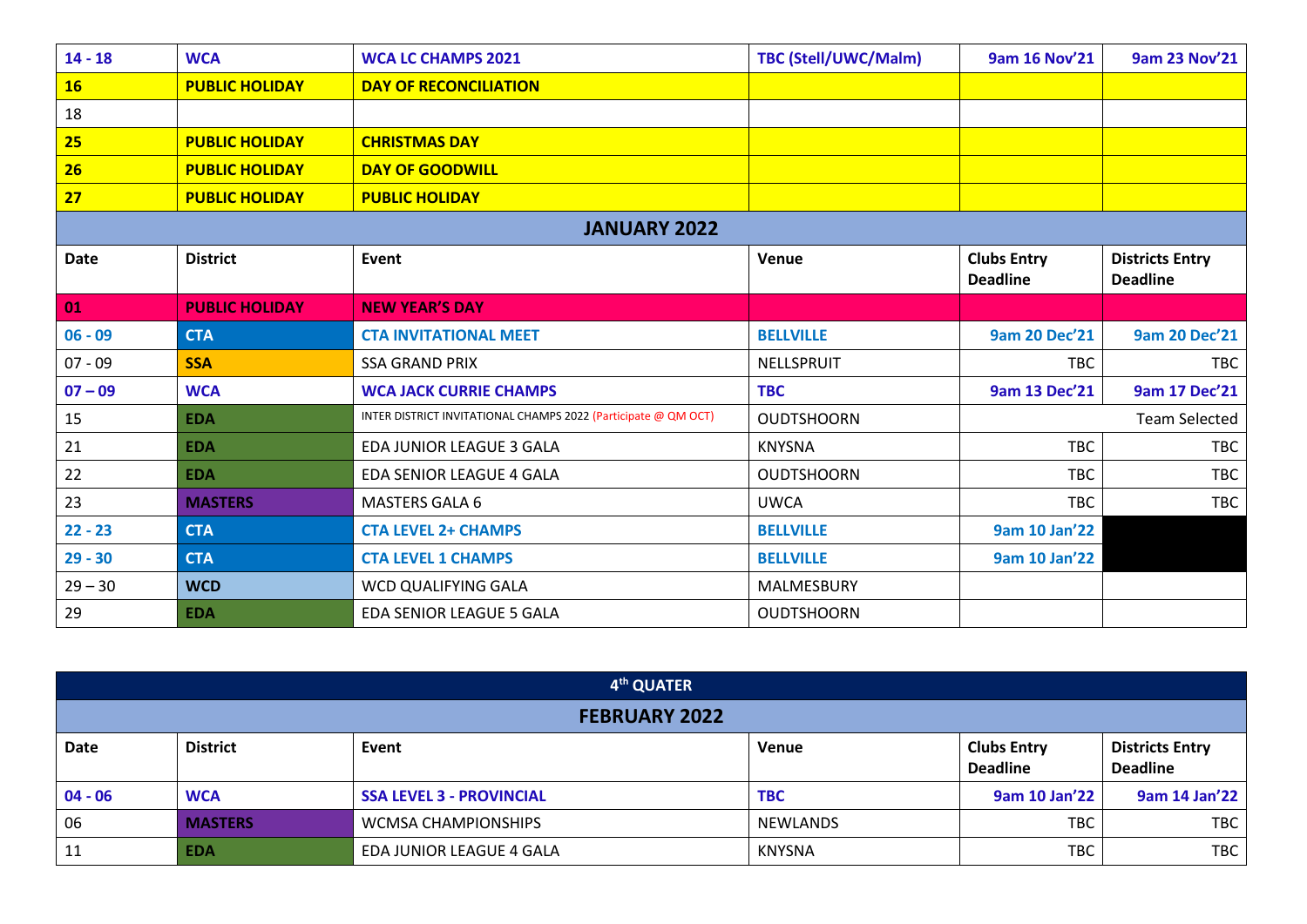| $11 - 13$   | <b>WCA</b>            | <b>SSA LEVEL 2 - PROVINCIAL</b>                      | <b>TBC</b>                | 9am 17 Jan'22                         | 9am 21 Jan'22                             |
|-------------|-----------------------|------------------------------------------------------|---------------------------|---------------------------------------|-------------------------------------------|
| $18 - 20$   | <b>SSA</b>            | <b>SSA GRAND PRIX #2</b>                             | <b>WESTERN CAPE</b>       | <b>TBC</b>                            | <b>TBC</b>                                |
| 19          | <b>WCD</b>            | WCD SWARTLAND CLUB GALA                              | <b>MALMESBURY</b>         | <b>TBC</b>                            | TBC                                       |
| 20          | <b>MASTERS</b>        | <b>WCMSA CHAMPIONSHIPS</b>                           | <b>NEWLANDS</b>           | <b>TBC</b>                            | <b>TBC</b>                                |
| $26 - 27$   | <b>CTA</b>            | <b>CTA QUALIFYING MEET 6 LC</b>                      | <b>BELLVILLE</b>          | <b>9am 16 Feb'22</b>                  | 9am 16 Feb'22                             |
| TBA         | <b>EDA</b>            | EDA KNYSNA NIGHT FURY GALA                           | <b>KNYSNA</b>             | TBC                                   | TBC                                       |
| <b>TBC</b>  | <b>EDA</b>            | <b>EDA SENIOR LEAGUE 6 GALA</b>                      | <b>OUDTSHOORN</b>         | <b>TBC</b>                            | <b>TBC</b>                                |
| <b>TBA</b>  | <b>WCA</b>            | <b>WCA OWS CHAMPIONSHIP</b>                          | <b>TBA</b>                | <b>TBC</b>                            | <b>TBC</b>                                |
|             |                       | <b>MARCH 2022</b>                                    |                           |                                       |                                           |
| <b>Date</b> | <b>District</b>       | Event                                                | Venue                     | <b>Clubs Entry</b><br><b>Deadline</b> | <b>Districts Entry</b><br><b>Deadline</b> |
| $04 - 06$   | <b>SSA</b>            | SSA NATIONAL OPEN WATER CHAMPIONSHIPS                | JEFFREY'S BAY             | <b>TBC</b>                            | TBC                                       |
| 05          | <b>EDA</b>            | EDA JUNIOR LEAGUE CHAMPIONSHIP                       | <b>KNYSNA</b>             | <b>TBC</b>                            | <b>TBC</b>                                |
| $05 - 06$   | <b>SSA</b>            | SSA LEVEL 1 PROVINCIAL CHAMPIONSHIPS (EACH DISTRICT) | <b>GSAC/BELLVILLE TBC</b> | <b>TBC</b>                            | <b>TBC</b>                                |
| $09 - 12$   | <b>MASTERS</b>        | SAMS LONG COURSE CHAMPIONSHIPS                       | <b>NEWLANDS</b>           | <b>TBC</b>                            | <b>TBC</b>                                |
| $11 - 13$   | <b>SSA</b>            | <b>SSA GRAND PRIX #3</b>                             | KING'S PARK, DURBAN       | <b>TBC</b>                            | TBC                                       |
| $18 - 20$   | <b>SSA</b>            | LEVEL 3 - NATIONAL CHAMPIONSHIPS                     | <b>TBC</b>                | <b>TBC</b>                            | TBC                                       |
| 21          | <b>PUBLIC HOLIDAY</b> | <b>HUMAN RIGHT'S DAY</b>                             |                           |                                       |                                           |
| $25 - 27$   | <b>SSA</b>            | LEVEL 2 - NATIONAL CHAMPIONSHIPS                     | <b>TBC</b>                | <b>TBC</b>                            | <b>TBC</b>                                |
|             |                       | <b>APRIL 2022</b>                                    |                           |                                       |                                           |
| <b>Date</b> | <b>District</b>       | Event                                                | Venue                     | <b>Clubs Entry</b><br><b>Deadline</b> | <b>Districts Entry</b><br><b>Deadline</b> |
| $03 - 08$   | <b>SSA</b>            | SSA NATIONAL SENIOR SWIMMING CHAMPIONSHIPS           | KING'S PARK, DURBAN       | <b>TBC</b>                            | TBC                                       |
| $09 - 13$   | <b>SSA</b>            | SSA NATIONAL JUNIOR SWIMMING CHAMPIONSHIPS           | KING'S PARK, DURBAN       | <b>TBC</b>                            | TBC                                       |
| <b>15</b>   | <b>PUBLIC HOLIDAY</b> | <b>GOOD FRIDAY</b>                                   |                           |                                       |                                           |
| 16          |                       |                                                      |                           |                                       |                                           |
| <b>18</b>   | <b>PUBLIC HOLIDAY</b> | <b>FAMILY DAY</b>                                    |                           |                                       |                                           |
| 23          |                       |                                                      |                           |                                       |                                           |
| 27          | <b>PUBLIC HOLIDAY</b> | <b>FREEDOM DAY</b>                                   |                           |                                       |                                           |